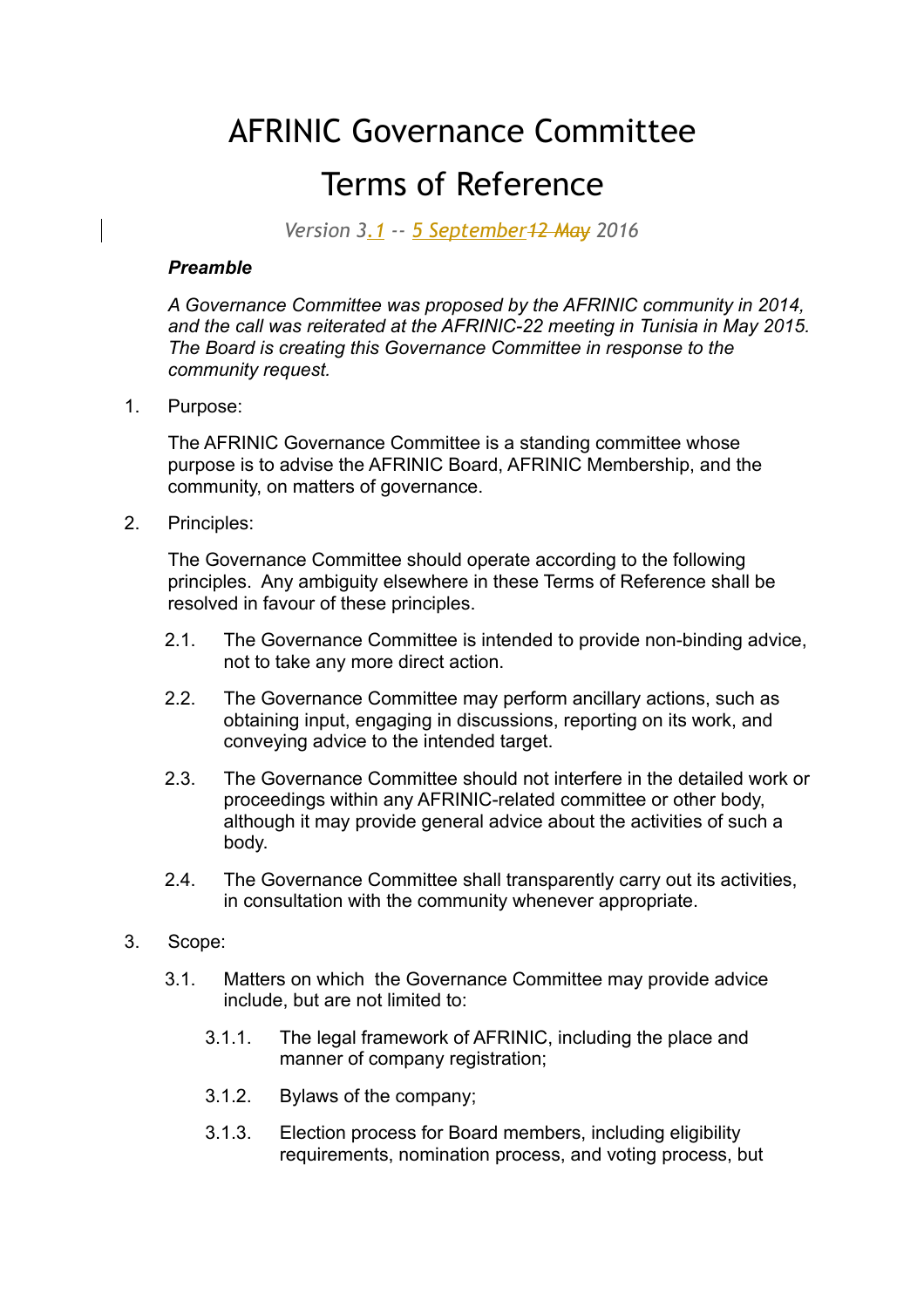excluding the proceedings within any nomination committee, election committee, or similar body;

- 3.1.4. Election or appointment process for persons appointed by the AFRINIC community, Membership, or Board, to any committees or other bodies, but excluding the internal proceedings within any nomination committee, election committee, or similar body;
- 3.1.5. Creation, removal, and terms of reference, of any AFRINICrelated bodies, including the Governance Committee itself, but excluding the Board, and excluding any bodies that are outside the Governance Committee's scope;
- 3.1.6. The general performance of the Board or any AFRINIC-related body;
- 3.1.7. Any matter referred to the Governance Committee by the CEO or the Board.
- 3.2. The following matters are explicitly out of scope of the Governance Committee:
	- 3.2.1. Development of policies for number resource allocation, because that is dealt with by the community under the AFRINIC Policy Development Process;
	- 3.2.2. Specific internal proceedings within the Board or within any AFRINIC-related body;
	- 3.2.3. Any matter relating to staff or operations, unless such matter is referred to the Governance Committee in terms of section 3.1.7.
- 4. Powers:
	- 4.1. The chief duty and power of the Governance Committee shall be to advise the Board, the Membership, or the community, on any matters within its scope.
	- 4.2. Advice from the Governance Committee shall be non-binding, but shall be duly considered by the Board, the Membership, or the community, as the case may be.
		- 4.2.1. The Governance Committee may provides formal advice to the Board, in any reasonable form; the Board shall timeously consider the advice, and if the Board chooses not to follow the advice, then the the Board shall be obliged to publish reasons for its decision
		- 4.2.2. The Governance Committee may provide formal advice to AFRINIC Membership in the form of public statements, or in the form of proposed resolutions; the Members may vote to accept or reject any such resolution, in the same way as they vote on other resolutions.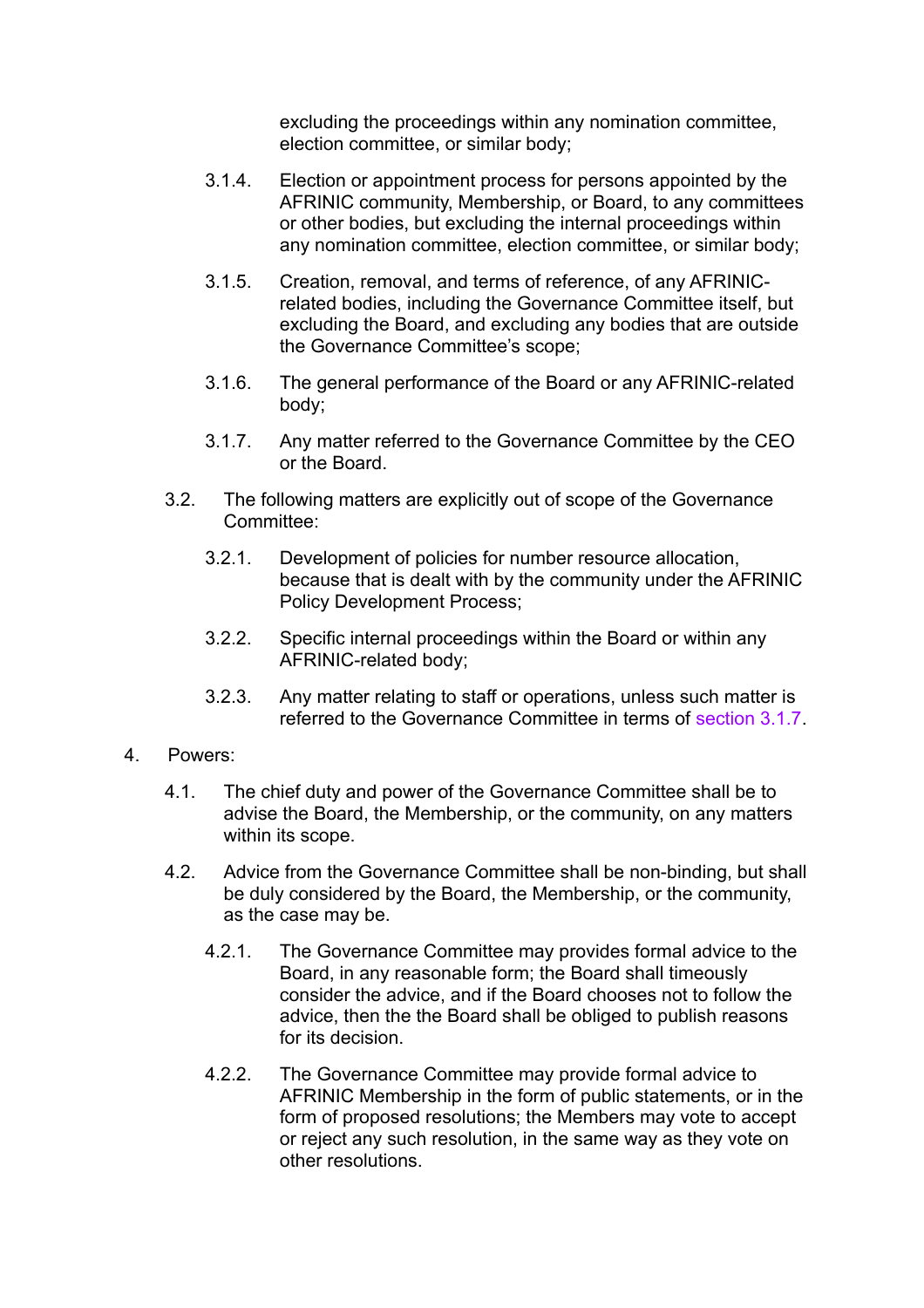- 4.2.3. The Governance Committee may provide formal advice as input to any community process; the community is expected to consider such advice in the same way as it considers advice from other sources.
- 4.3. The Governance Committee may request any qualified person to forward any formal advice on its behalf, including in cases where the Bylaws or any other procedure appears to prevent the Governance Committee from providing advice directly.
	- 4.3.1. By way of example, if the Governance Committee wishes to propose a resolution in terms of section 4.2.2, but if the Bylaws require that resolutions be proposed by AFRINIC Members, then the Governance Committee may request an AFRINIC Member to propose the resolution.
- 4.4. The Governance Committee may gather information, consult the community, the Board, the CEO, or any AFRINIC-related body, and consult external experts or advisors.
	- 4.4.1. Other AFRINIC-related bodies must respond in a reasonable time to any information requests from the Governance **Committee.**
- 5. Membership:

The Governance Committee will consist of five (5) voting members, and two (2) non-voting members, and will have a secretariat, as more fully described below.

- 5.1. Board-appointed members:
	- 5.1.1. The AFRINIC Board shall appoint two (2) members of the Governance Committee.

5.1.2. All No two of the Board-appointed members shall have their principal place of residence in different subregions of the AFRINIC service regionordinarily be resident inthe same sub-region of Africa.

- 5.1.3. The Board-appointed members shall ordinarily serve for terms of two (2) years in duration, which may be renewed any number of times.
- 5.1.4. Appointments shall be arranged in such a way that, ordinarily, one (1) of the two (2) Board-appointed members are replaced or renewed every year.
- 5.1.5. Terms shall ordinarily begin on 1 January and end on 31 December.

5.1.6. As a transition measure, the first time there is an appointment, the two (2) term lengths shall be adjusted to ensure that half of the Board-appointed members shall have terms that expire in one particular year, and the other half of the Board-appointed members have terms that expire in two (2) consecutive yearsthe following year.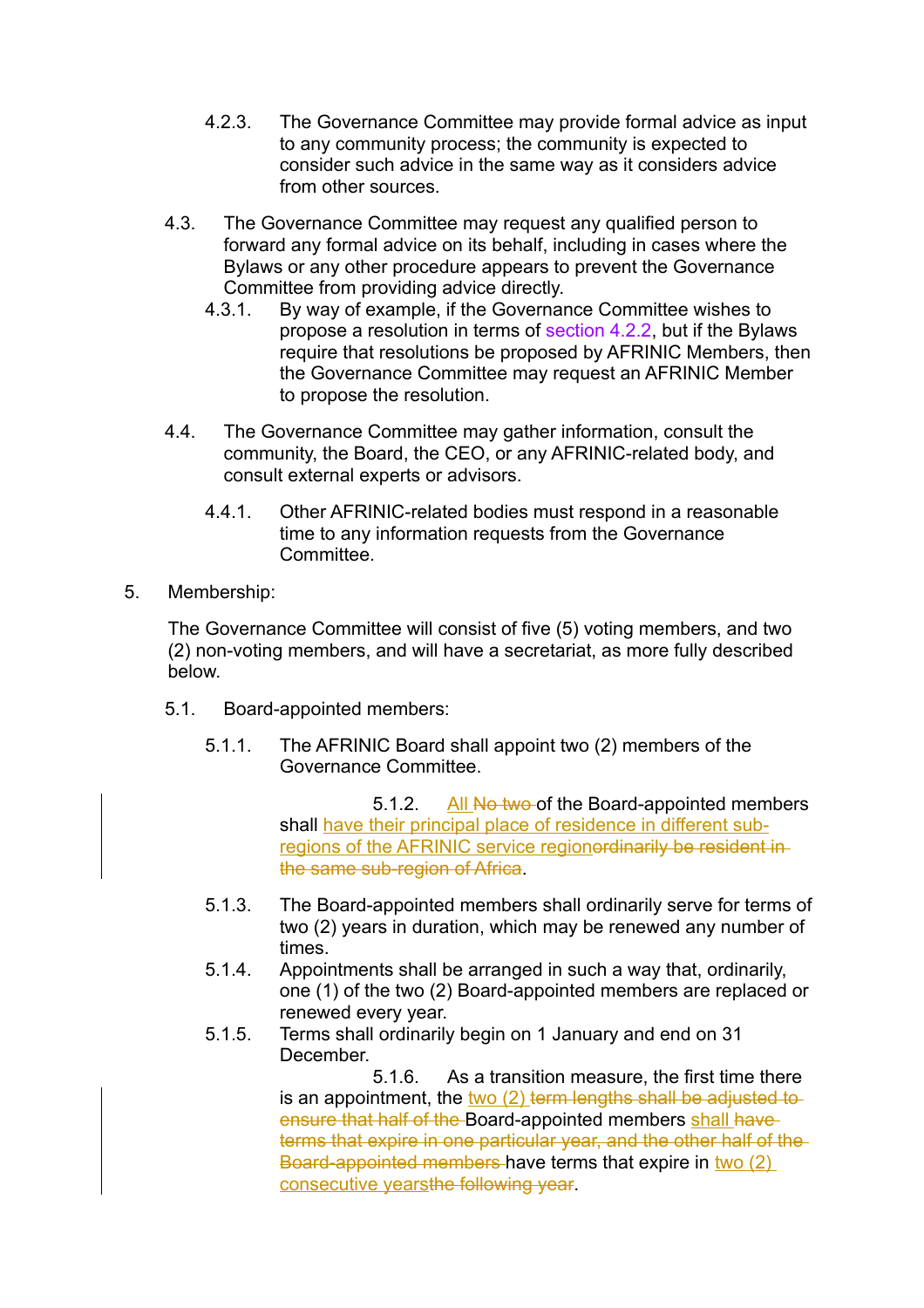- 5.1.7. None of the Board-appointed members may be an AFRINIC Director, a member of the AFRINIC Council of Elders, or an AFRINIC employee.
- 5.1.8. Each of the Board-appointed members shall have an equal vote.
- 5.2. Elected members:
	- 5.2.1. The AFRINIC Membership shall elect three (3) members of the Governance Committee, using a procedure similar to that used for election of Directors to the AFRINIC Board.

5.2.2. All No two of the elected members shall have their principal place of residence in different sub-regions of the AFRINIC service regionerdinarily be resident in the same sub-region of Africa.

- 5.2.3. The elected members shall ordinarily serve for terms of three (3) years in duration, which may be renewed any number of times.
- 5.2.4. Elections shall be arranged in such a way that, ordinarily, one (1) of the three (3) elected members is replaced or renewed every year.
- 5.2.5. Terms shall ordinarily begin on 1 January and end on 31 December.

5.2.6. As a transition measure, the first time there is an election, the three (3) term lengths shall be adjusted to ensure that half of the elected members shall have terms that expire in one particular year, and the other half of the elected members have terms that expire in three (3) consecutive yearsthe following year.

- 5.2.7. None of the elected members may be an AFRINIC Director, or an AFRINIC employee.
- 5.2.8. Each of the elected members shall have an equal vote.
- 5.3. Board Liaisons:
	- 5.3.1. The AFRINIC Board shall appoint one (1) member of the AFRINIC Board of Directors as a liaison to the Governance Committee. For the avoidance of doubt, the Board may appoint the CEO as the liaison.
	- 5.3.2. The Board liaison shall serve for a term no longer than one (1) year in duration, which may be renewed any number of times.
	- 5.3.3. The Board liaison shall have the right to participate in all matters, but shall not have a vote.
	- 5.3.4. The Board liaison shall report to the Board on all matters discussed by the Governance Committee.
- 5.4. Legal Adviser:
	- 5.4.1. The AFRINIC Board shall appoint a Legal Adviser to the Governance Committee.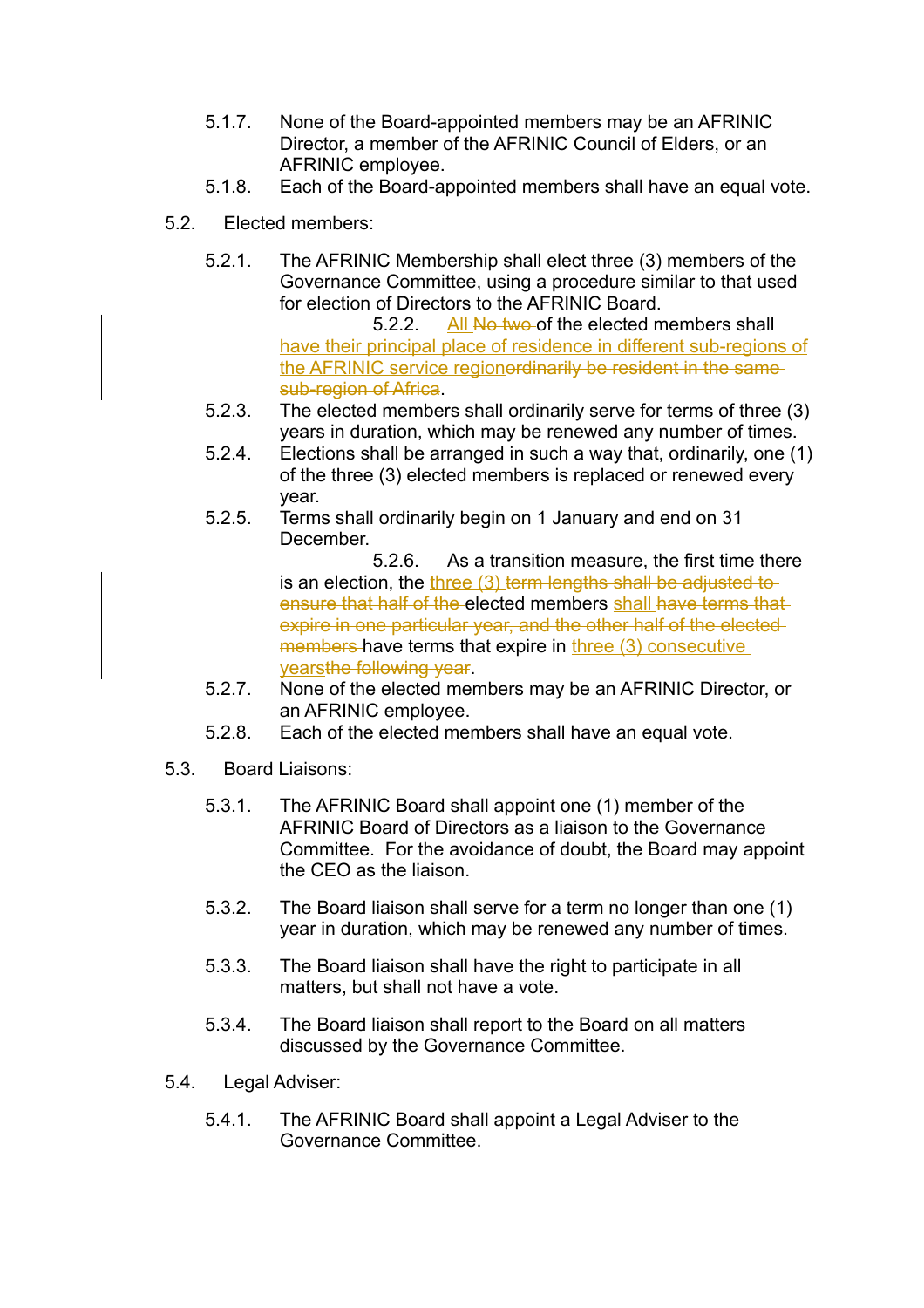- 5.4.2. The Legal Adviser to the Governance Committee shall be a suitably qualified person who is engaged in providing regular legal advice to AFRINIC.
- 5.4.3. The Board shall review the appointment at least once per year, or whenever there are material changes to the way AFRINIC obtains legal advice.
- 5.4.4. The Legal Adviser shall have the right to participate in all matters, but shall not have a vote.
- 5.5. Secretariat:
	- 5.5.1. The CEO shall appoint one or more persons as a secretariat to the Governance Committee.
	- 5.5.2. The secretariat shall provide administrative assistance, but persons who are part of the secretariat shall not be members of the Governance Committee.
- 6. Remuneration:

Members of the Governance Committee shall serve on a voluntary basis, without remuneration, except that the Legal Adviser and Secretariat may be paid for their work.

- 7. Working methods:
	- 7.1. The Governance Committee shall meet via teleconference or in person at least four times per year.
	- 7.2. The Governance Committee shall endeavour to make decisions by consensus, in preference to voting.
	- 7.3. All voting members of the Governance Committee shall have equal votes in all matters.
	- 7.4. Voting may be by secret ballot, roll call, or show of hands during a meeting, or by email or other electronic method at any time.
		- 7.4.1. The method of voting shall be at the discretion of the Chair or acting Chair, but any eligible voting member shall have the right to insist on a stronger method of voting. Show of hands shall be considered the weakest method, and secret ballot or its electronic equivalent shall be considered the strongest method.
	- 7.5. The Governance Committee shall elect a Chair and Vice-Chair at the first meeting every year, or whenever there is a vacancy in those positions. They shall serve until the next election.

7.5.1. The Chair and Vice-Chair shall have their principal place of residence in different sub-regions of the AFRINIC service regionmust not ordinarily be resident in the same sub-region of Africa.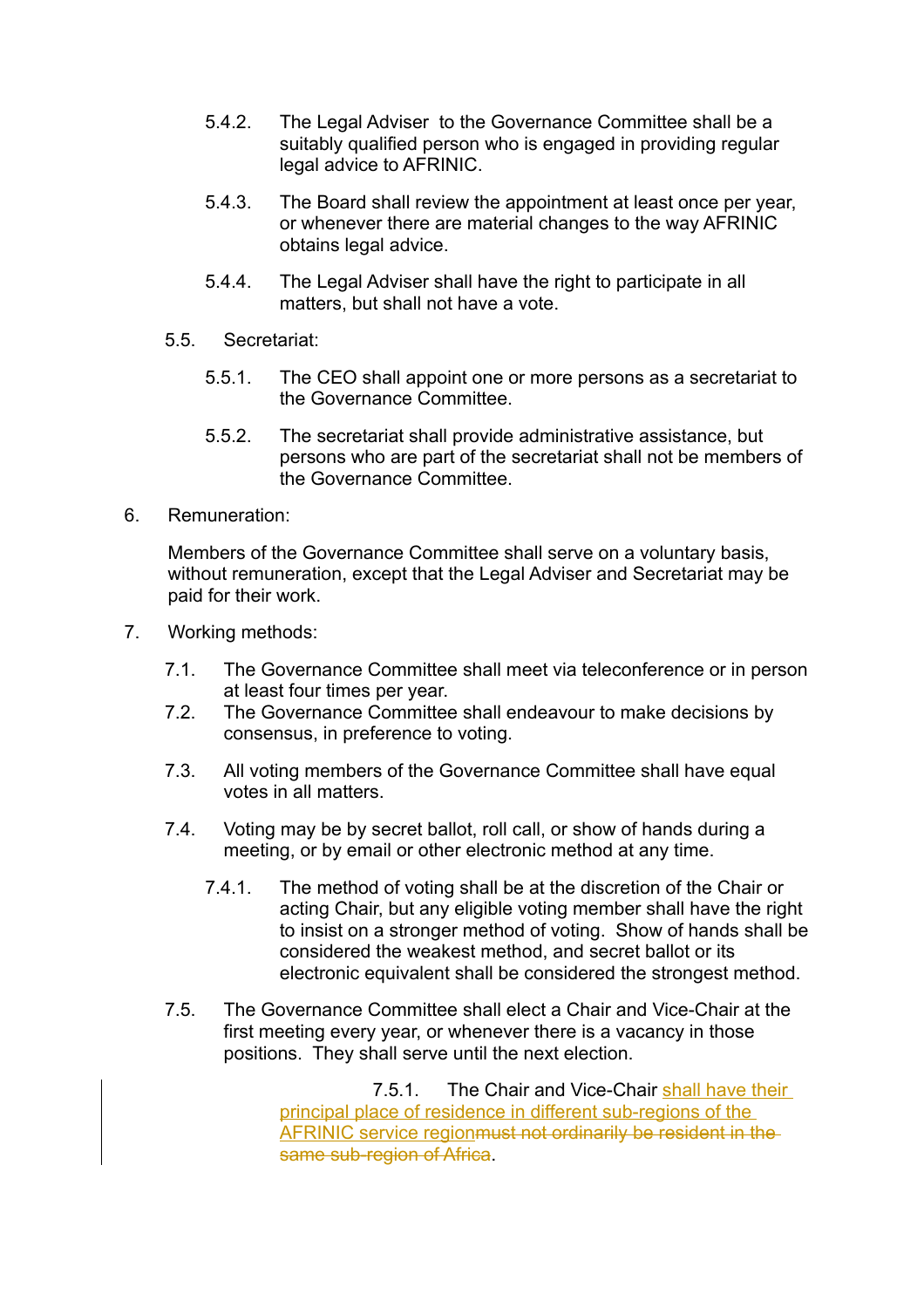- 7.6. The quorum for any meeting shall be fifty-one percent (51%) of the voting members.
- 7.7. If the Chair is not present at a meeting, then the Vice-Chair shall serve as acting Chair for the meeting. If the Vice-Chair is also absent, then those members present may elect an acting Chair for the meeting.
- 7.8. If at any time there are fewer than four (4) voting members of the Governance Committee, then no formal advice may be given until such time as the number of voting members is increased to at least four (4).
- 7.9. Newly-appointed members whose terms have not yet begun may attend meetings, but they will have no vote.
- 7.10. The Governance Committee shall consult the community whenever this would be reasonable.
- 7.11. The Governance Committee shall duly consider any advice from the Legal Adviser.
- 7.12. The Governance Committee shall regularly inform the community of its activities, shall publish minutes of meetings, and shall promptly publish any formal advice as well as the reasons for the advice.
- 7.13. Members of the Governance Committee who have a conflict of interest, or who could reasonably be seen to have a conflict of interest, shall recuse themselves from voting on issues in conflict, and shall not be counted in the number of eligible voting members for the purpose of such votes.
	- 7.13.1. By way of example, any members of the Governance Committee who are also members of the Nomination Committee shall recuse themselves when the Governance Committee votes on advice relating to elections.
- 7.14. Formal advice from the Governance Committee should preferably be approved by perfect consensus, but may be approved by a vote in which there is at least sixty-five percent (65%) approval, no more than twenty percent (20%) dissent, and no more than thirty percent (30%) abstention or failure to vote.
	- 7.14.1. These voting thresholds shall be calculated from the number of eligible voting members of the Governance Committee, which number shall exclude members who recuse themselves due to conflict of interest, but shall include members who are absent from a meeting.
	- 7.14.2. By way of example, if there are five (5) eligible members of the Governance Committee, then there shall be at least four (4) YES votes (which is more than 65% of 5 members), no more than one (1) NO vote (which is exactly 20% of 5 members), and no more than one (1) abstention or failure to vote (which is less than 30% of 5 members).
- 7.15. In matters other than formal advice, actions of the Governance Committee may be approved by consensus or by simple majority vote.